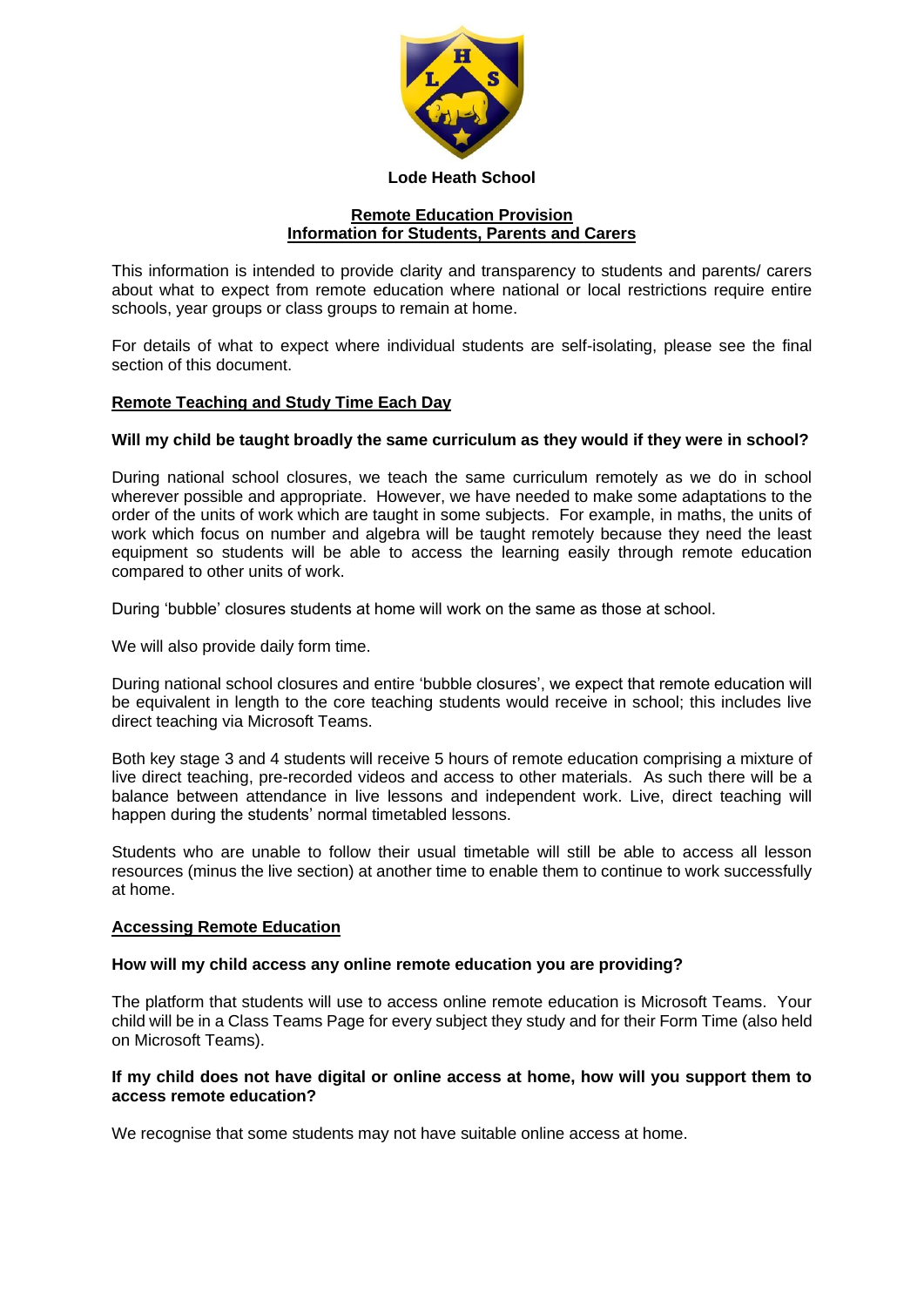Please refer to the [Work From Home](https://www.lodeheathschool.co.uk/work-from-home) page on our website for more information about how we can support you when this is the case.

#### **How will my child be taught remotely?**

The majority of your child's lessons will be live, direct teaching balanced with set independent tasks; your child will follow their normal timetable from when they are usually in school. However, there will also be these approaches:

- pre-recorded video/audio lessons
- commercially available websites supporting the teaching of specific subjects or areas, including video clips or specific tasks
- independent tasks to complete from resources provided by your child's teacher

#### **Engagement and Feedback**

#### **What are your expectations for my child's engagement and the support that we as parents and carers should provide at home?**

We expect that students engage with remote education by attending their live lessons (where possible), completing their work independently as directed and submitting work to teachers as requested.

We expect that students engage with remote education by submitting all work that their teacher asks for.

We ask that parents and carers support their child by setting routines to support their child and that you support them to ensure they complete and submit work on time, enabling teachers to provide feedback.

Your child can access their teachers in both live lessons and via the chat function Microsoft Teams provides.

## **How will you check whether my child is engaging with their work and how will I be informed if there are concerns?**

A register is taken for all live direct teaching during the school day. Teachers will also ask students to submit class work regularly to check that they are engaging with the lessons.

Teachers and other school staff will contact students and parents/ carers when students have not been engaging with remote learning to ascertain and address possible barriers.

Where engagement with a specific subject is a concern, the student's teacher will make contact in the first instance. If there are several concerns, the Head of Year will make contact.

All student contact should be through Microsoft Teams or via school email accounts. Parents/ carers should use our usual methods of communication: email us on [office@lodeheath.org.uk](mailto:office@lodeheath.org.uk) or telephone us on 0121 704 1421.

It may take staff 48 working hours to respond outside of live lessons and it is at the staff member's discretion as to whether they communicate with students and parents/ carers outside of normal working hours.

#### **How will you assess my child's work and progress?**

Feedback can take many forms and may not always mean extensive written comments for individual children. For example, whole-class feedback or quizzes marked automatically, via digital platforms, are also valid and effective methods, amongst many others.